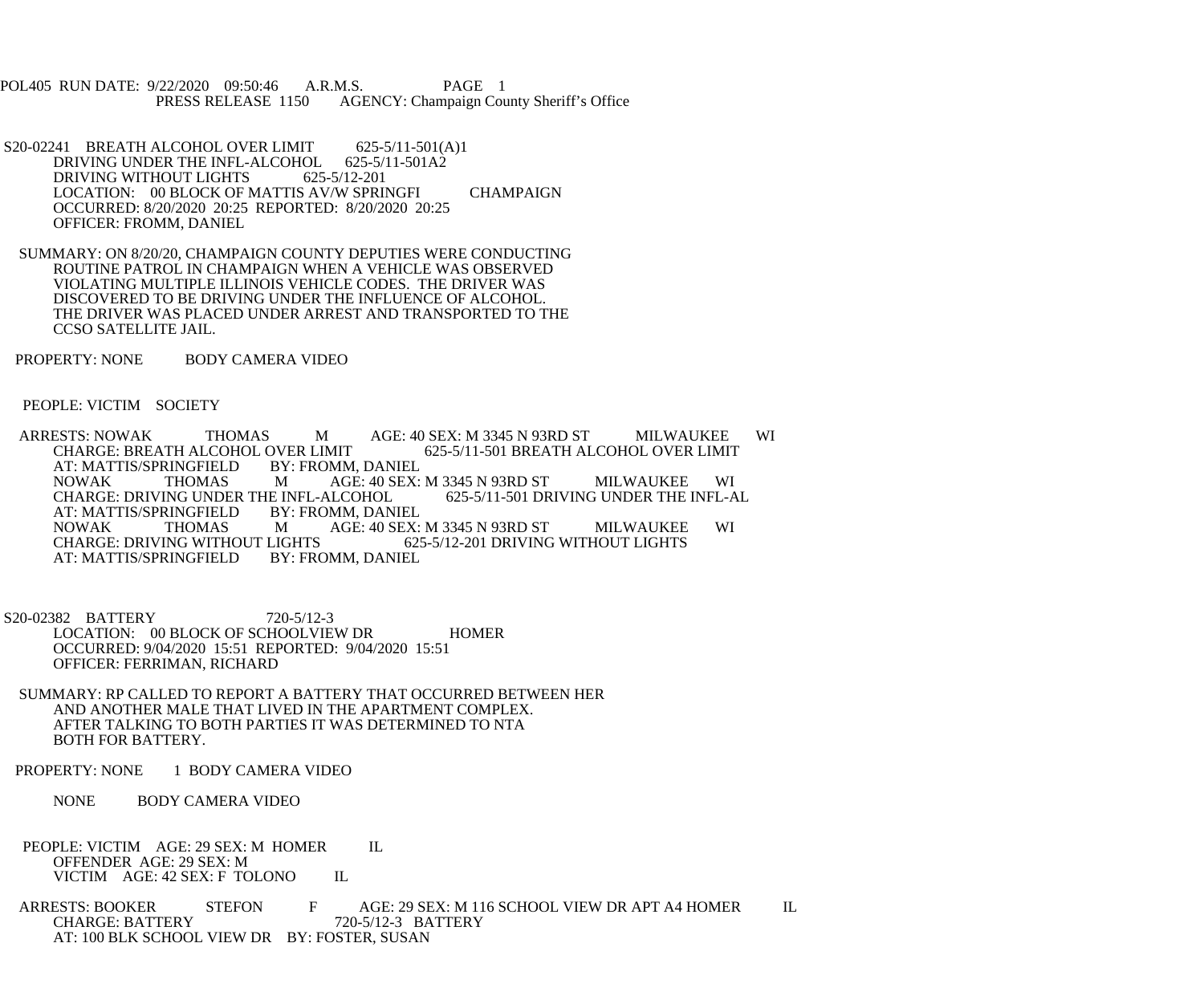POL405 RUN DATE: 9/22/2020 09:50:46 A.R.M.S. PAGE 2<br>PRESS RELEASE 1150 AGENCY: Champaign Cou AGENCY: Champaign County Sheriff's Office YORK CHRISSIE M AGE: 42 SEX: F 114 THE OAKS TOLONO IL<br>CHARGE: BATTERY 720-5/12-3 BATTERY CHARGE: BATTERY 720-5/12-3 BATTERY AT: 100 BLK SCHOOLVIEW DR BY: FERRIMAN, RICHARD

 S20-02387 WARRANT-OUT OF STATE LOCATION: 00 BLOCK OF SPRINGFIELD AV/WHEAT CHAMPAIGN OCCURRED: 9/05/2020 3:05 REPORTED: 9/05/2020 3:05 OFFICER: FLOYD,CODY L

- SUMMARY: ON 9/5/20 AT APPROXIMATELY 03:05 HOURS, A CHAMPAIGN COUNTY SHERIFF'S DEPUTY CONDUCTED A TRAFFIC STOP ON SPRINGFIELD AT THE INTERSECTION WITH WHEAT IN CHAMPAIGN, ILLINOIS. THE DRIVER OF THAT VEHICLE WAS ARRESTED FOR A CHAMPAIGN COUNTY WARRANT. THEY WERE LATER RELEASED WITH A NOTICE TO APPEAR.
- PROPERTY: NONE BODY CAMERA VIDEO
- PEOPLE: VICTIM SOCIETY-WARRANTS/RECOVERED PROPERTY OFFENDER AGE: 32 SEX: F
- ARRESTS: WALTERS TYIJA AGE: 32 SEX: F 903 FAIROAKS DR CHAMPAIGN IL CHARGE: WARRANT-OUT OF STATE WARRANT WARRANT-OUT OF STATE STATE WARRANT WARRANT-OUT OF STATE<br>BY: FLOYD.CODY L AT: SPRINGFIELD/WHEAT
- S20-02403 DRIVING UNDER THE INFL-ALCOHOL 625-5/11-501A2 OPERATE UNINSURED MOTOR VEHICLE 625-5/3-707 ILLEGAL TRANSPORTATION OF LIQUOR 625-5/11-502<br>TRAFFIC SIGNAL VIOLATION 625-5/11-306 TRAFFIC SIGNAL VIOLATION LOCATION: 00 BLOCK OF HIGHLANDS DR/KERR AV URBANA OCCURRED: 9/05/2020 20:47 REPORTED: 9/05/2020 20:47 OFFICER: MARSH, JESSE
- SUMMARY: ON 09/05/20 A CHAMPAIGN COUNTY SHERIFF'S DEPUTY INITIATED A TRAFFIC STOP FOR AN IVC VIOLATION AT GWENDOLYN DR AND HYDE DR. THE MALE DRIVER POSSESSED OPEN ALCOHOL WITHIN THE VEHICLE AND SHOWED INDICATORS OF IMPAIRMENT DURING SFSTS. THE MALE WAS ARRESTED FOR DUI.
- PROPERTY: NONE BODY CAMERA VIDEO
- PEOPLE: VICTIM SOCIETY
- ARRESTS: GREENE VINCENT LEE AGE: 33 SEX: M 309 HYDE DR APT B URBANA IL<br>CHARGE: DRIVING UNDER THE INFL-ALCOHOL 625-5/11-501 DRIVING UNDER THE INFL-AL CHARGE: DRIVING UNDER THE INFL-ALCOHOL<br>AT: HIGHLANDS/KERR AVE BY: MARSH, JESSE AT: HIGHLANDS/KERR AVE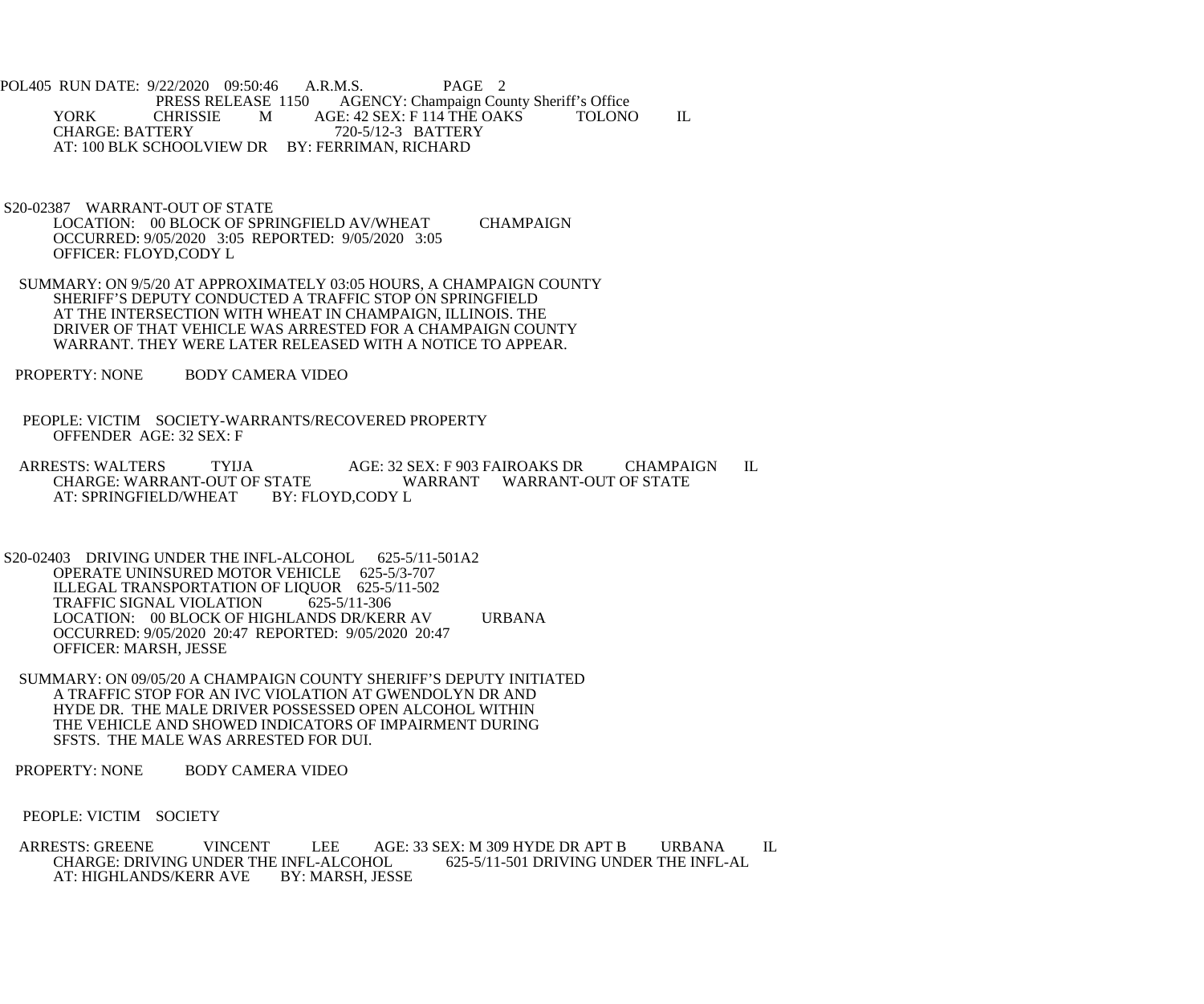POL405 RUN DATE: 9/22/2020 09:50:46 A.R.M.S. PAGE 3<br>PRESS RELEASE 1150 AGENCY: Champaign Cou PRESS RELEASE 1150 AGENCY: Champaign County Sheriff's Office<br>GREENE VINCENT LEE AGE: 33 SEX: M 309 HYDE DR APT B VINCENT LEE AGE: 33 SEX: M 309 HYDE DR APT B URBANA IL<br>CATE UNINSURED MOTOR VEHICLE 625-5/3-707 OPERATE UNINSURED MOTOR V CHARGE: OPERATE UNINSURED MOTOR VEHICLE<br>AT: HIGHLANDS/KERR AVE BY: MARSH, JESSE AT: HIGHLANDS/KERR AVE BY<br>GREENE VINCENT LEE AGE: 33 SEX: M 309 HYDE DR APT B URBANA IL<br>OF LIOUOR 625-5/11-502 ILLEGAL TRANSPORTATION OF CHARGE: ILLEGAL TRANSPORTATION OF LIQUOR<br>AT: HIGHLANDS/KERR AVE BY: MARSH, JESSE AT: HIGHLANDS/KERR AVE BY<br>GREENE VINCENT LEE GREENE VINCENT LEE AGE: 33 SEX: M 309 HYDE DR APT B URBANA IL CHARGE: TRAFFIC SIGNAL VIOLATION 625-5/11-306 TRAFFIC SIGNAL VIOLATION LATION 625-5/11-306 TRAFFIC SIGNAL VIOLATION<br>BY: MARSH. JESSE AT: HIGHLANDS/KERR AVE

S20-02436 FORGERY 720-5/17-3 LOCATION: 00 BLOCK OF HOMER LAKE RD ST JOSEPH TOWNSHIP OCCURRED: 8/26/2020 9:30 REPORTED: 9/10/2020 12:54 OFFICER: PRYOR, BILLY

 SUMMARY: THE VICTIM REPORTED THAT SHE HAD A CHECK THAT WAS GIVEN TO THE HOUSE CLEANER AND THAT THE HOUSE CLEANER LOST IT AT THE CIRCLE "K" IN MONTICELLO IL. SOMEONE WITHOUT PERMISSION CASHED THE CHECK IN MONTICELLO.

PROPERTY: NONE 1 PHOTOS-DIGITAL

 OFFENDER SEX: RACE: HEIGHT: 000 WEIGHT: 000 HAIR: EYES: VICTIM AGE: 53 SEX: F ST JOSEPH IL

S20-02471 BATTERY-DOMESTIC 720-5/12-3.2 WARRANT-IN STATE LOCATION: 00 BLOCK OF FOUNTAIN VALLEY RANTOUL TOWNSHIP OCCURRED: 9/14/2020 6:00 REPORTED: 9/14/2020 6:09 OFFICER: FERRIMAN, RICHARD

 SUMMARY: RP CALLED TO ADVISE SHE THERE WAS DOMESTIC BETWEEN HER SON AND HER. RP ADVISED IT WAS PHYSICAL AND HER SON WAS CURRENTLY OUTSIDE. METCAD ADVISED THE SON MIGHT HAVE A WARRANT OF MCLEAN COUNTY. THE SUSPECT WAS LOCATED AND NTA FOR HIS WARRANT.

PROPERTY: NONE 1 BODY CAMERA VIDEO

 PEOPLE: VICTIM SOCIETY-WARRANTS/RECOVERED PROPERTY OFFENDER AGE: 27 SEX: M OFFENDER AGE: 53 SEX: F VICTIM AGE: 27 SEX: M RANTOUL IL<br>VICTIM AGE: 53 SEX: F RANTOUL IL VICTIM AGE: 53 SEX: F RANTOUL

ARRESTS: MORRIS JOHN W AGE: 27 SEX: M 60 FOUNTAIN VALLEY RANTOUL IL CHARGE: WARRANT WARRANT WARRANT-IN STATE CHARGE: WARRANT-IN STATE<br>AT: FOUNTAIN VALLEY BY: FERRIMAN, RICHARD